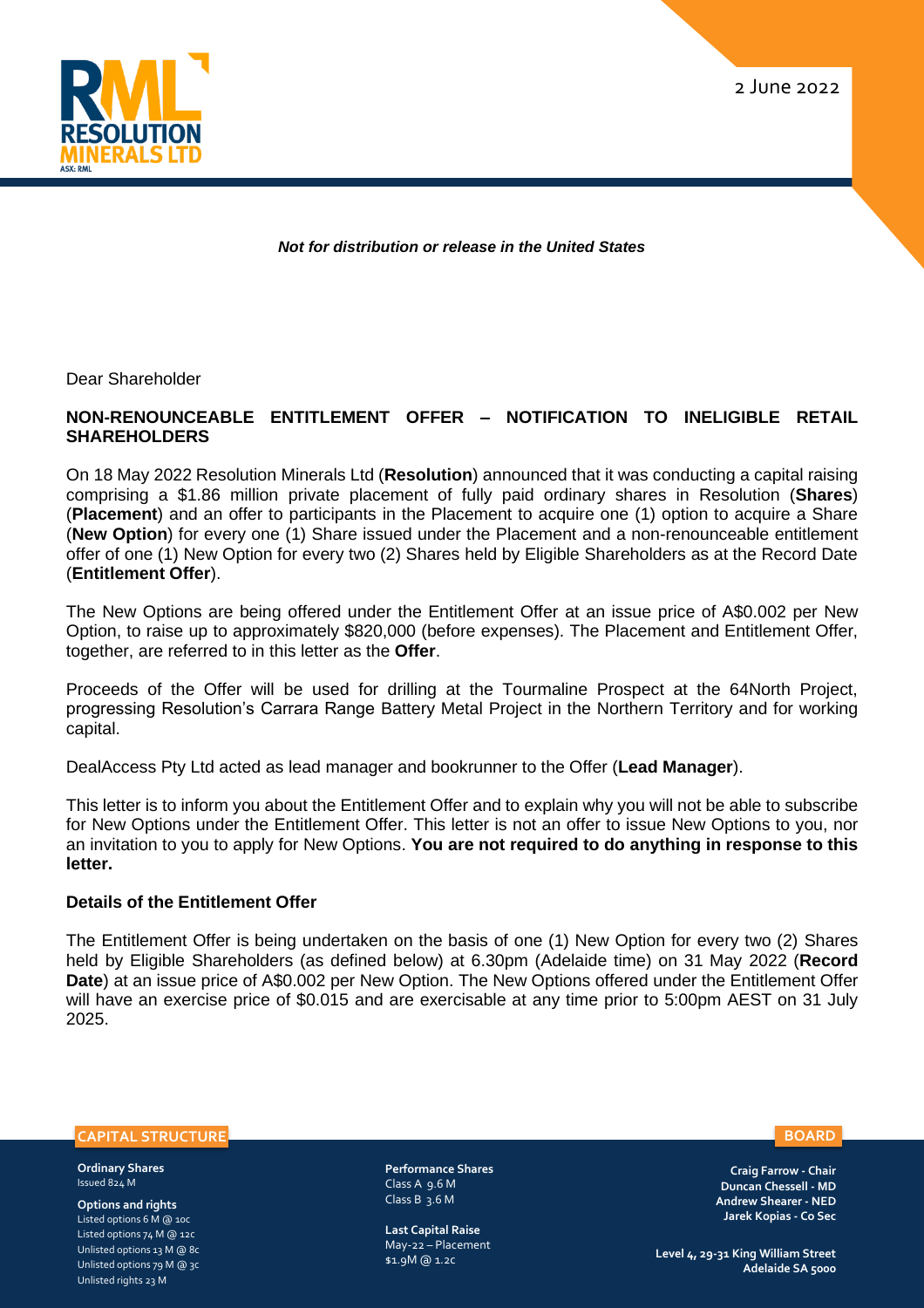

# **ASX RELEASE**

Shareholders who are eligible to participate in the Entitlement Offer (**Eligible Shareholders**) are those persons who:

- (a) are registered as a holder of Shares as at 6:30pm (Adelaide time) on the Record Date;
- (b) have an address on the Resolution register in Australia or New Zealand; and
- (c) are not located in the United States of America (**United States**) and are not a person (including a nominee or custodian) acting for the account or benefit of a person in the United States;

Resolution has determined, pursuant to ASX Listing Rule 7.7.1(a), and having regard to a range of factors, that it would be unreasonable on this occasion to make offers to shareholders under the Entitlement Offer who are recorded in Resolution's register of members as having an address outside Australia or New Zealand. This is due to the legal and regulatory requirements in countries other than Australia or New Zealand and the potential costs to Resolution of complying with these requirements, compared with the relatively small number of shareholders in those countries, the relatively small number of existing fully paid ordinary shares in Resolution they hold and the relatively low value of New Options for which those shareholders would otherwise be entitled to subscribe.

Unfortunately, according to our records, you do not satisfy the eligibility criteria for an Eligible Shareholder as stated above. Accordingly, for the purposes of ASX Listing Rule 7.7.1(b), Resolution wishes to advise you that it will not be extending the Entitlement Offer to you and you will not be able to subscribe for New Options under the Entitlement Offer. You will not be sent the documents relating to the Entitlement Offer or be able to subscribe for New Options under the Entitlement Offer.

As the Entitlement Offer is non-renounceable, entitlements in respect of any New Options that would have been offered to you if you were an Eligible Shareholder will lapse and you will not receive any payment or value for those entitlements. Entitlements are not tradeable on ASX or otherwise transferrable.

### **You are not required to do anything in response to this letter.**

If you have any questions in relation to any of the above matters, please contact Resolution's share registry on 1300 288 664 (within Australia) or +61 2 9698 5414 (outside Australia) between 8.30am and 5.00pm (Sydney time), Monday to Friday. For other questions, you should consult your broker, solicitor, accountant, financial adviser or other professional adviser.

This letter constitutes the notice that Resolution is required to give each ineligible shareholder under ASX Listing Rule 7.7.1(b)*.*

Thank you for your continued support of Resolution and I trust you understand Resolution's position on this matter.

On behalf of Resolution, we regret that you are not eligible to participate in the Entitlement Offer and thank you for your continued support.

Yours sincerely,

Jarek Kopias Company Secretary Resolution Minerals Limited